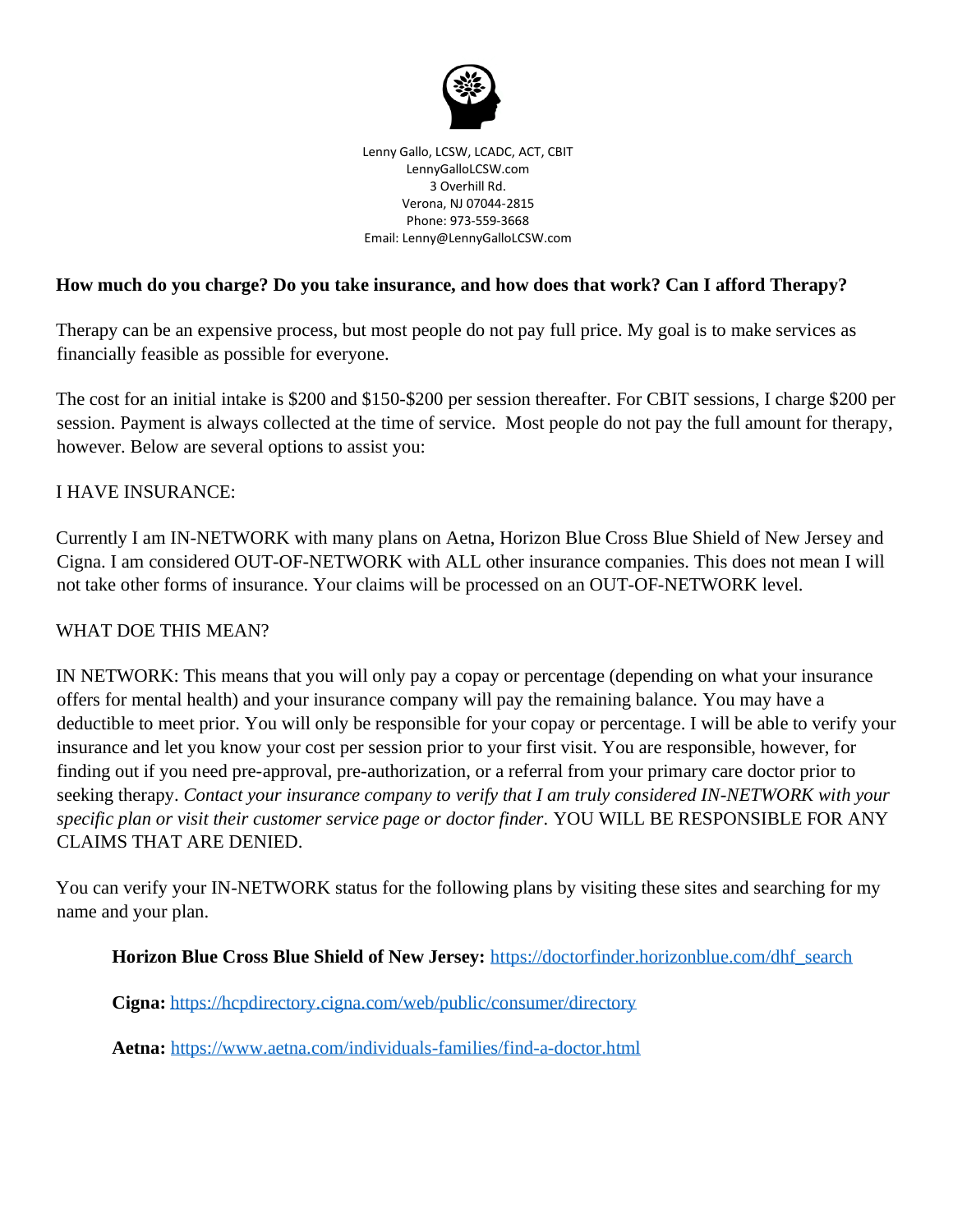OUT OF NETWORK: This means that you will pay the full cost of therapy up front. I will submit a claim to your insurance company on your behalf. Depending on your OUT-OF-NETWORK benefits, your insurance company will reimburse you. The level of reimbursement will depend on your individual benefits.

# I HAVE MEDICAID, MEDICARE DO YOU ACCEPT?

Unfortunately, I do not take Medicaid plans, even if you are part of an Insurance Carrier that I accept. These plans work under a different system that I am not affiliated with them. Again, *contact your insurance company to verify that I am truly considered IN-NETWORK with your specific plan or visit their customer service page or doctor finder.*

## HOW DO I DETERMINE MY OUT-OF-NETWORK BENEFITS?

To determine your benefits, you will need to contact your insurance company and/or log into their online portal. Speak to the behavioral health department to find out what percentage they reimburse for OUT-OF NETWORK and if you have to meet a deductible prior to being reimbursed. Check your coverage carefully and make sure you understand their answers. You will want to get answers to the following questions:

- Is behavioral health covered under my health plan?
- What is the reimbursement rate for OUT-OF-NETWORK per therapy session?
- How many therapy sessions does my plan cover?
- Is approval required from my primary care physician prior to seeing a therapist?
- Do I have to meet a deductible before I start getting reimbursed. Do I have a specific OUT OF-NETWORK deductible?
- What is my OUT-OF-POCKET-MAXIMUM (the amount of money I must pay before being covered at 100% reimbursement)?

Let's look at an example of how this works. The rate for sessions would be \$150.00. Suppose you have a \$500.00 OUT-OF-NETWORK deductible before your reimbursement of 80/20% kicks in and you have an outof-pocket maximum of \$1000.00.

This means that you would be responsible for paying your first \$500.00 of therapy up front without any reimbursement (Assuming you have not seen any other doctors or had any other procedures yet). Once you have paid \$500.00, your insurance would start covering 80% (or \$120.00) and you would be responsible for the remaining 20% (or \$30.00). You would pay the full \$150.00 per session but after you reached the \$500.00 deductible you would start receiving reimbursement checks from your insurance company for \$120.00. Once you reached \$1000.00 of payments (your deductible plus all the \$30.00 payments you would be responsible for) you would start being reimbursed at 100% and would receive the full amount back from your insurance company.

Check your coverage CAREFULLY and make sure you understand the answers. For OUT-OF- NETWORK insurance, you will be responsible for receiving your reimbursement